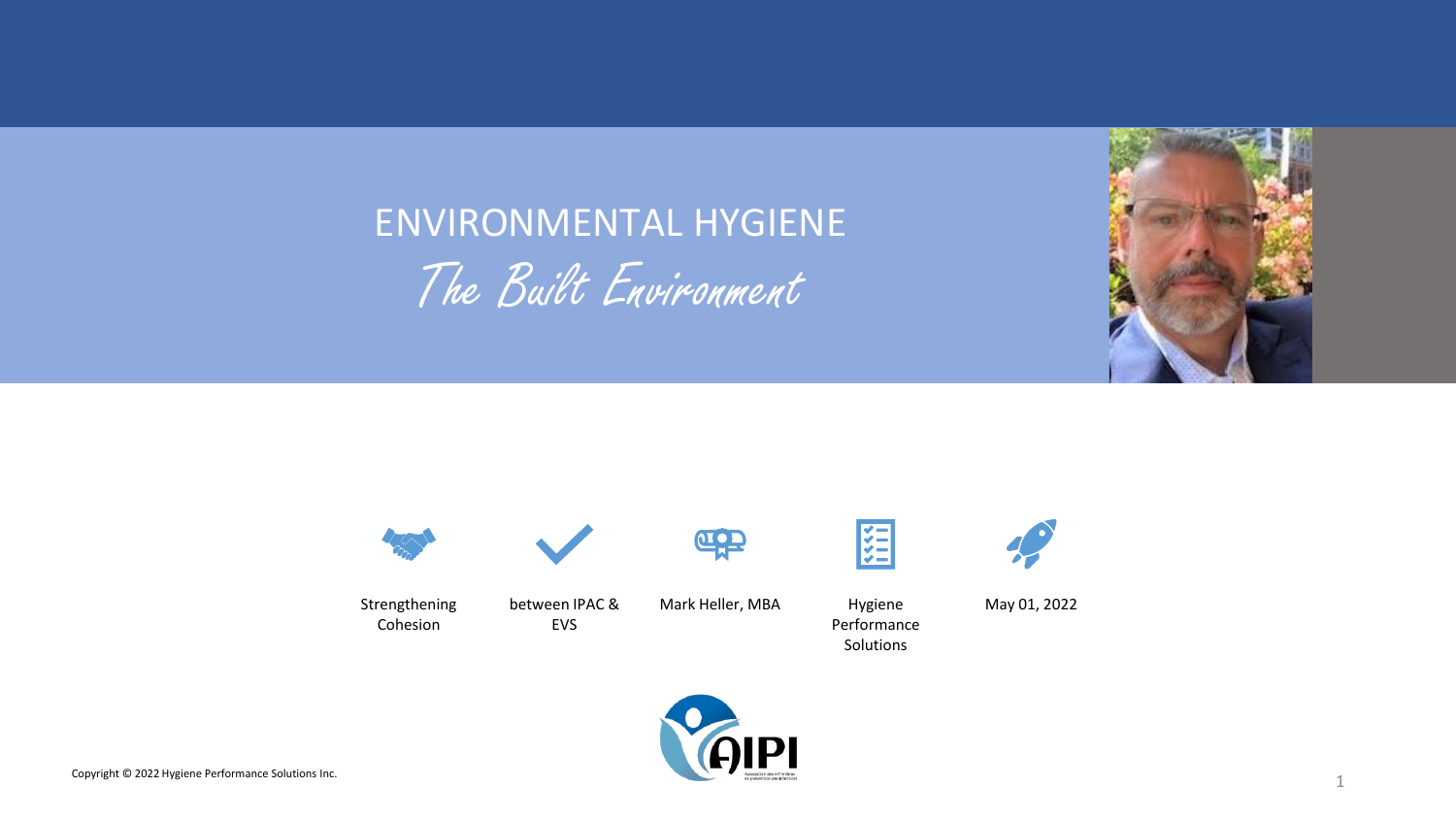# Disclaimers & Caveats

I am not a certified (CIC) Infection Prevention & Control Professional; I am an Environmental Hygiene operations professional

I make my living working with healthcare organizations, hotels, commercial technology and service providers across North America to improve patient safety and financial performance through improvements in clinical environmental hygiene.

Images, charts and tables used in this presentation are for illustrative purposes only and do not constitute a complete representation of available data.

References highlighted in this presentation are incomplete as presented, are for education purposes only, and are available in the public domain.

Products and technologies mentioned in this presentation are for educational reference purposes only and do not represent the spectrum of products available in the marketplace.

No warranty or recommendation is expressed or implied.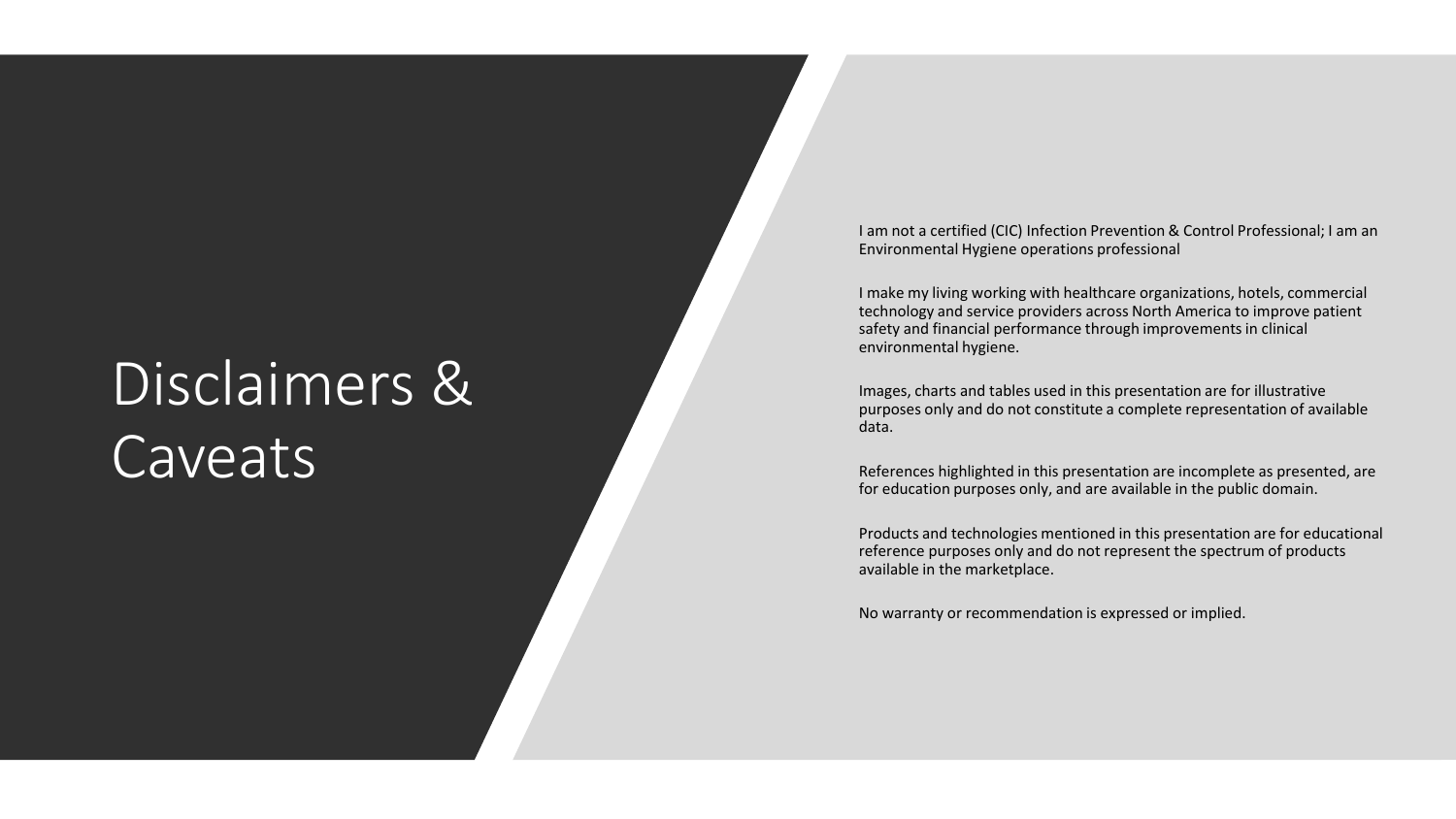## Learning Objectives

- 1. Understand the critical role Environmental Services have in shaping the safety, care, and general well -being of Patients, Health Care Workers, and Visitors
- 2. Outline how a high -performing Environmental Services team can make a significant contribution to the effectiveness and efficiency of Nursing and other Clinical staff
- 3. Why skills training and job orientation can improve service quality, workplace and patient safety, and overall efficiency.
- 4. Identify how Infection Prevention & Control can work with Environmental Services, in support of a safe environment.
- 5. Discuss the impact of COVID -19 on Environmental Services in Senior Living Environments

*The Environmental Services / Housekeeping teams in your facility are more than just "janitors'.* 

*Today, more than ever, cleaning & disinfection is an intimate experience that gets to the very heart of achieving a safe environment for Patients, Residents, Guests, and other Staff.* 

*Understanding how to conduct effective cleaning and disinfection while meeting increasing client/customer expectations in ever -more -complex built environments is critical for achieving success.*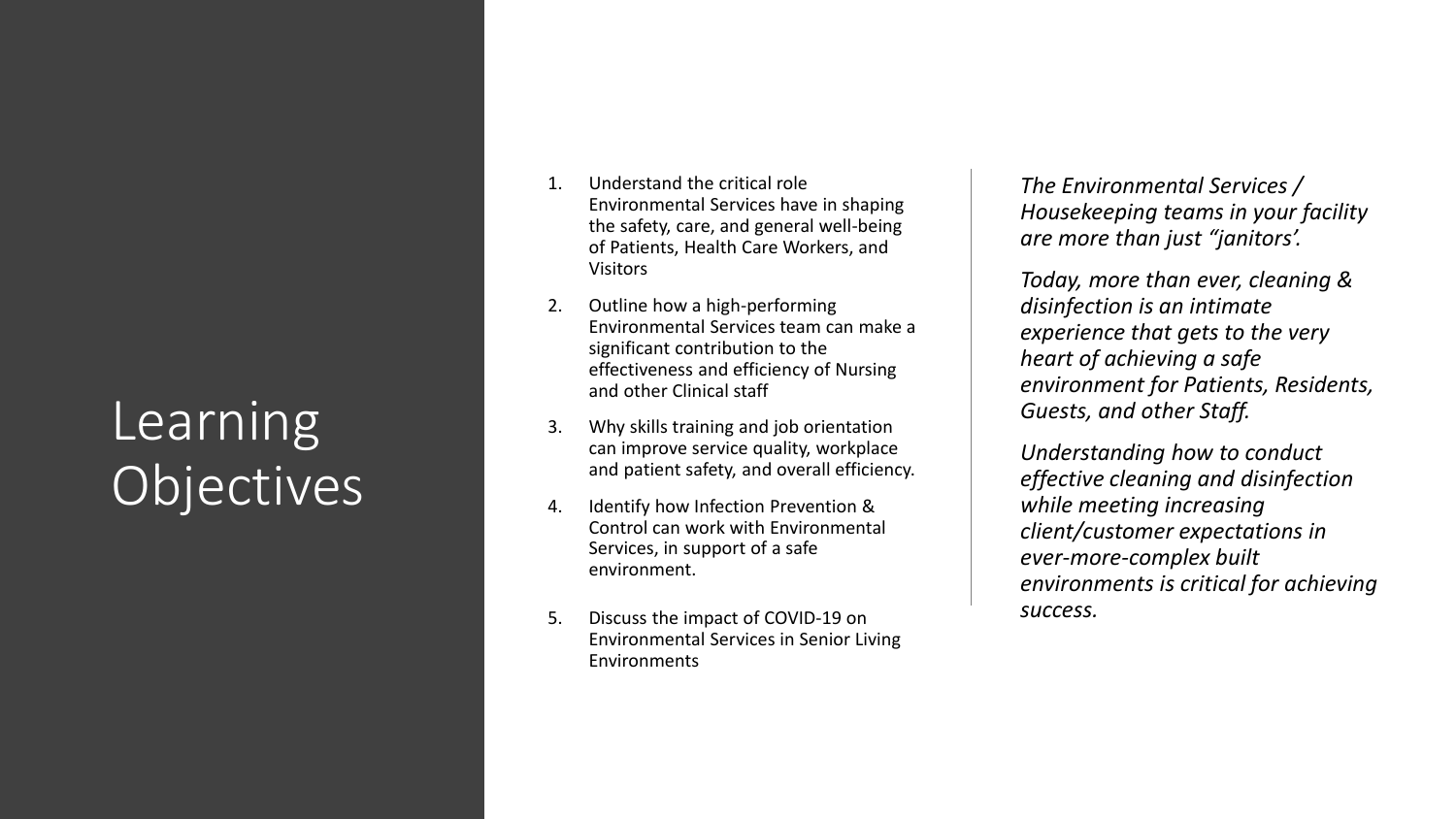## Our Approach

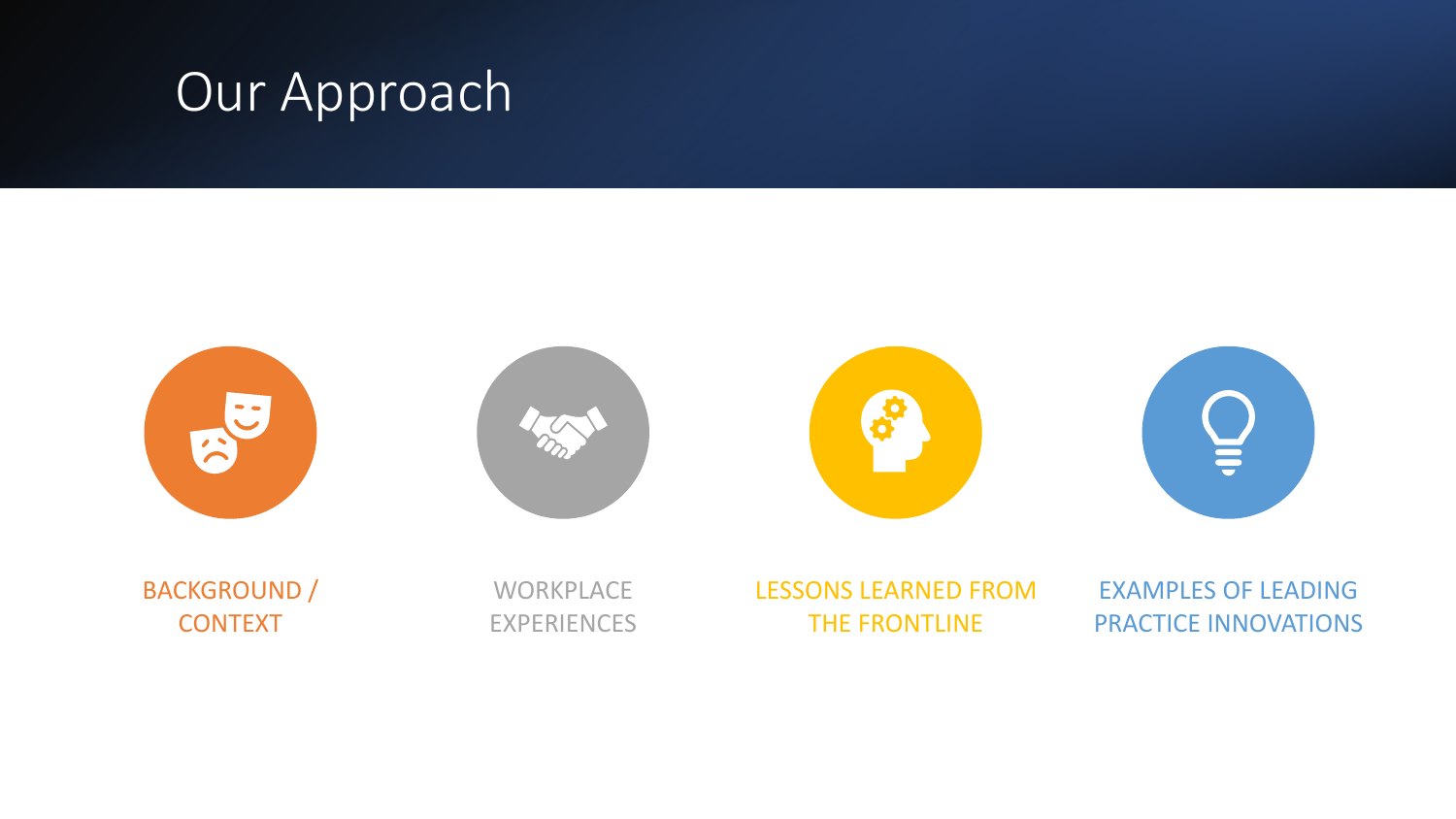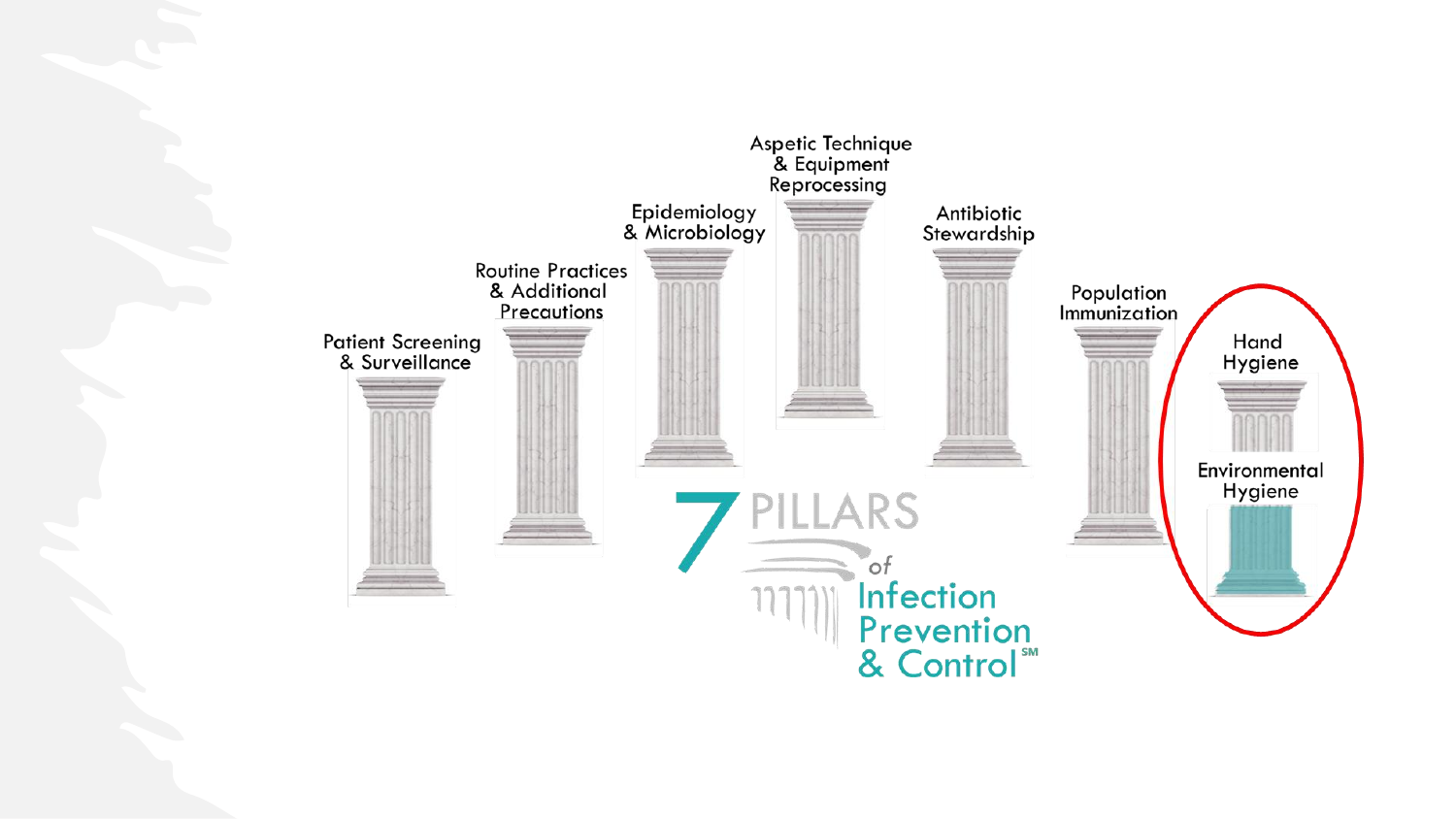### 5P Performance Framework℠

### **Critical Dependencies**

#### **CLINICAL**

• Patients & Residents / Health Care Workers / Visitors / General Staff

#### **TECHNICAL**

• Hygiene Supply & Technology Industries

#### **OPERATIONAL**

• Environmental Services, Supply Chain, Finance

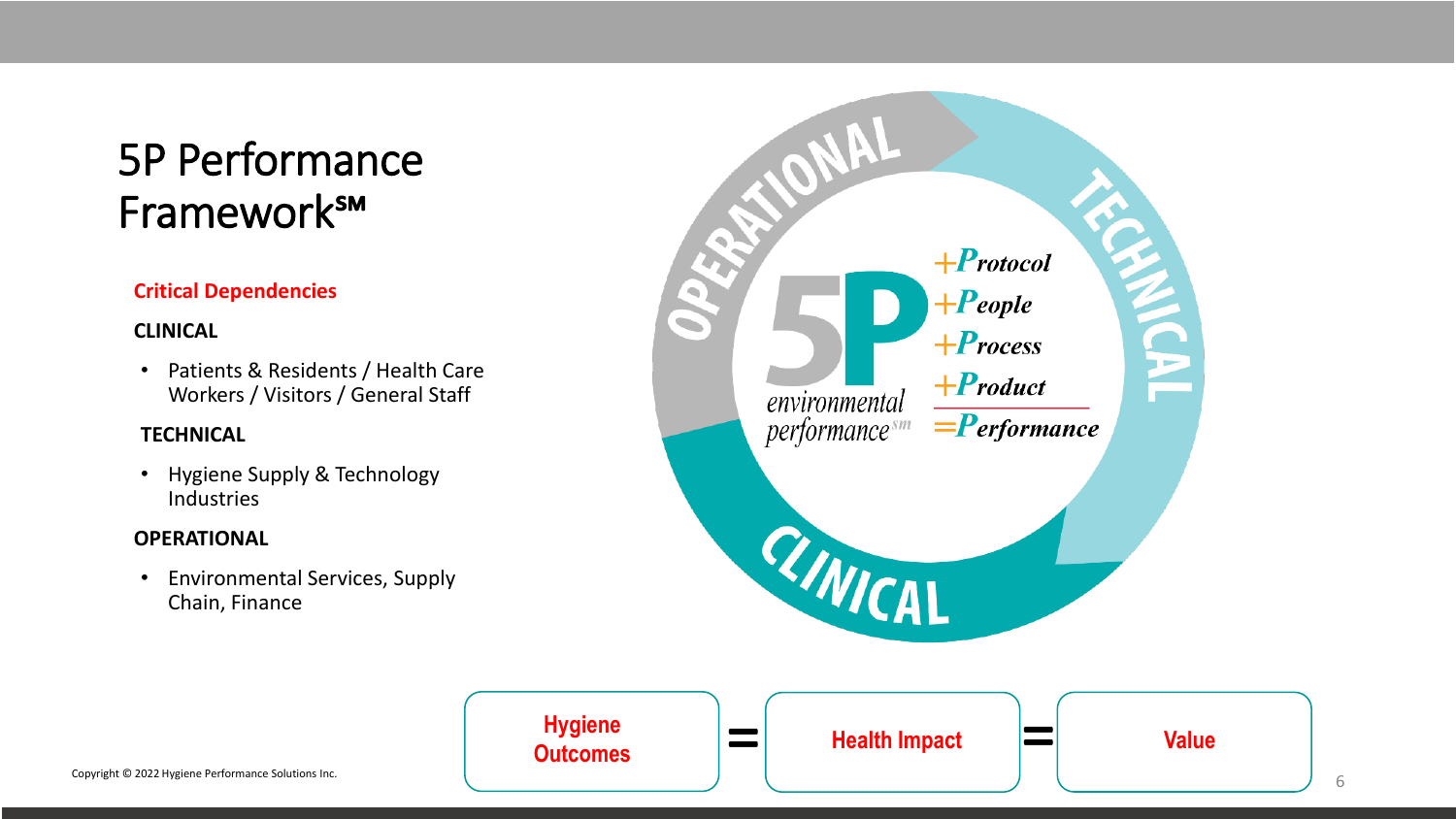**Protocol**: the science of cleaning and disinfection, integrated clinical, professional & technical, evidence-based, practice guidance

### **Built Environment**

Evidence supports private accommodation as a more effective for preventing the spread of infection.

- increased workload for Housekeeping / EVS staffing without increasing # of beds
	- Up to 20-30% more time for daily cleaning
	- Up to 30-50% time for terminal cleaning
- Increasing use of secondary disinfection technology is possible with single-use rooms

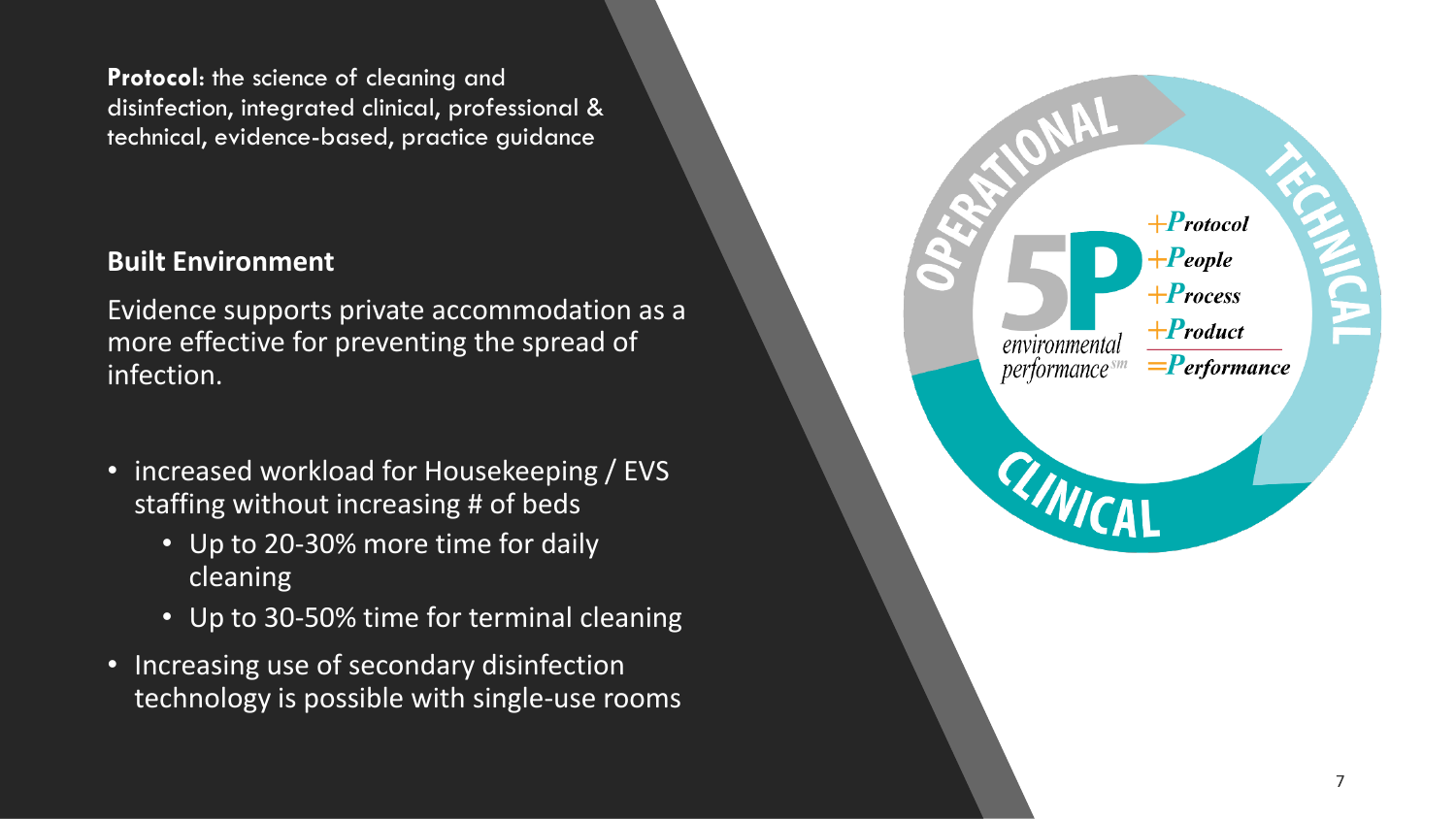**Protocol**: the science of cleaning and disinfection, integrated clinical, professional & technical, evidence-based, practice guidance

### **Built Environment**

Evidence supports the expanded use of mobile and bedside information systems for clinician and patient (self) input; guest-room electronics are increasing.

- typically, the cleaning and disinfection of electronic devices is out of scope for environmental services
- requirement for hospital-grade single-use disinfectant wipes to be available for a patient, care providers, and guests use

| $\blacksquare$ |                                     | $+$ Protocol<br>$+$ People<br>$+$ Process |  |
|----------------|-------------------------------------|-------------------------------------------|--|
|                | environmental<br>$performance^{sm}$ | $+$ Product<br>$=$ <b>P</b> erformance    |  |
|                | WICAL                               |                                           |  |
|                |                                     |                                           |  |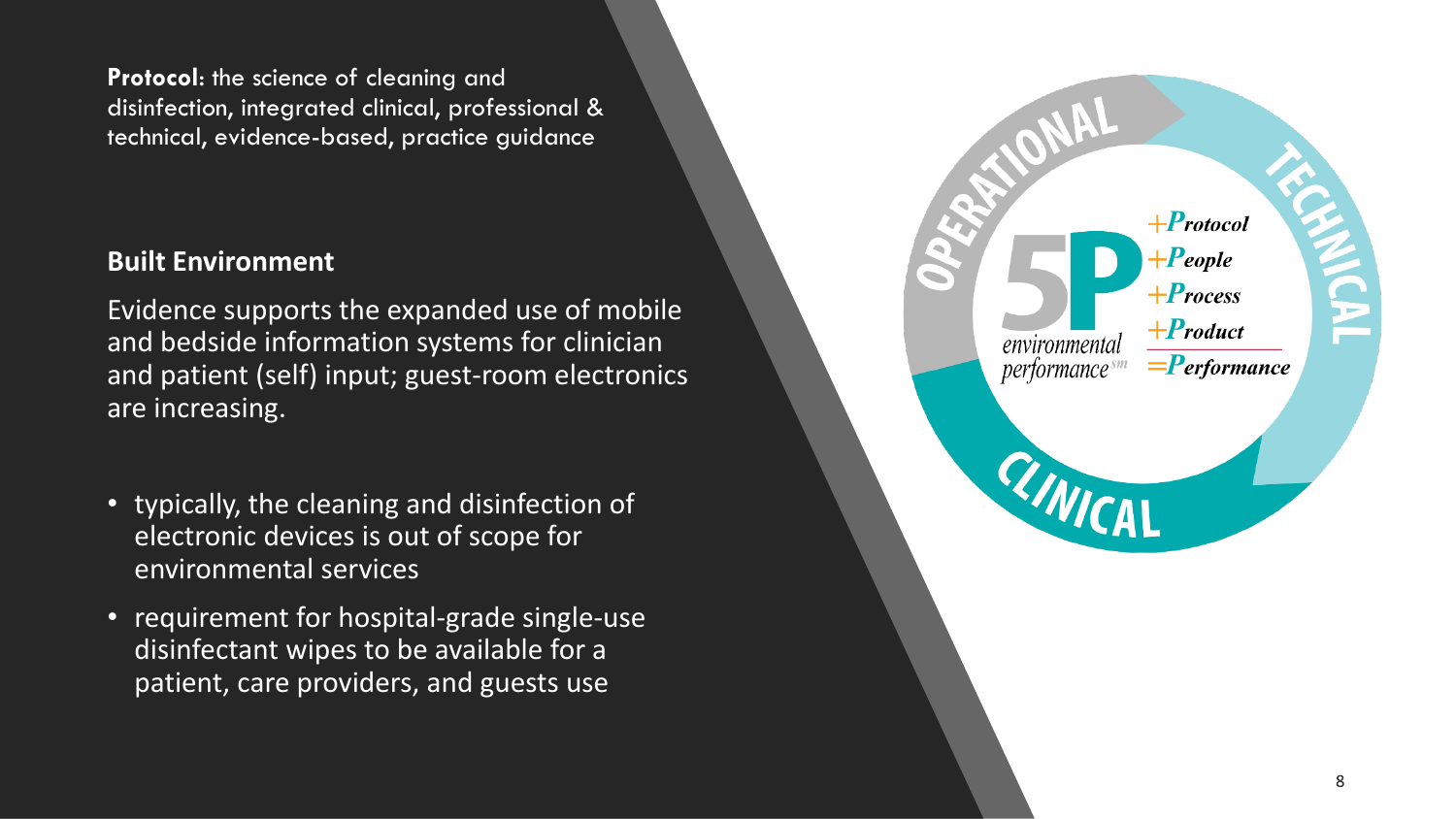**Protocol**: the science of cleaning and disinfection, integrated clinical, professional & technical, evidence-based, practice guidance

### **Built Environment**

Evidence supports the adoption of engineered infection prevention solutions in new/renovated patient environments, such as:

- Ozonated Water Sinks
- UV Disinfection Systems
- Fixed and Hard-surface Partition Screens
- Auto-flush toilets
- Touchless hand hygiene supplies

|                                    | $+$ Protocol<br>$+$ <b>P</b> eople<br>$+$ Process |  |
|------------------------------------|---------------------------------------------------|--|
| environmental<br>performance $s^m$ | $+$ <b>P</b> roduct<br>$=$ <b>P</b> erformance    |  |
| RINICAL                            |                                                   |  |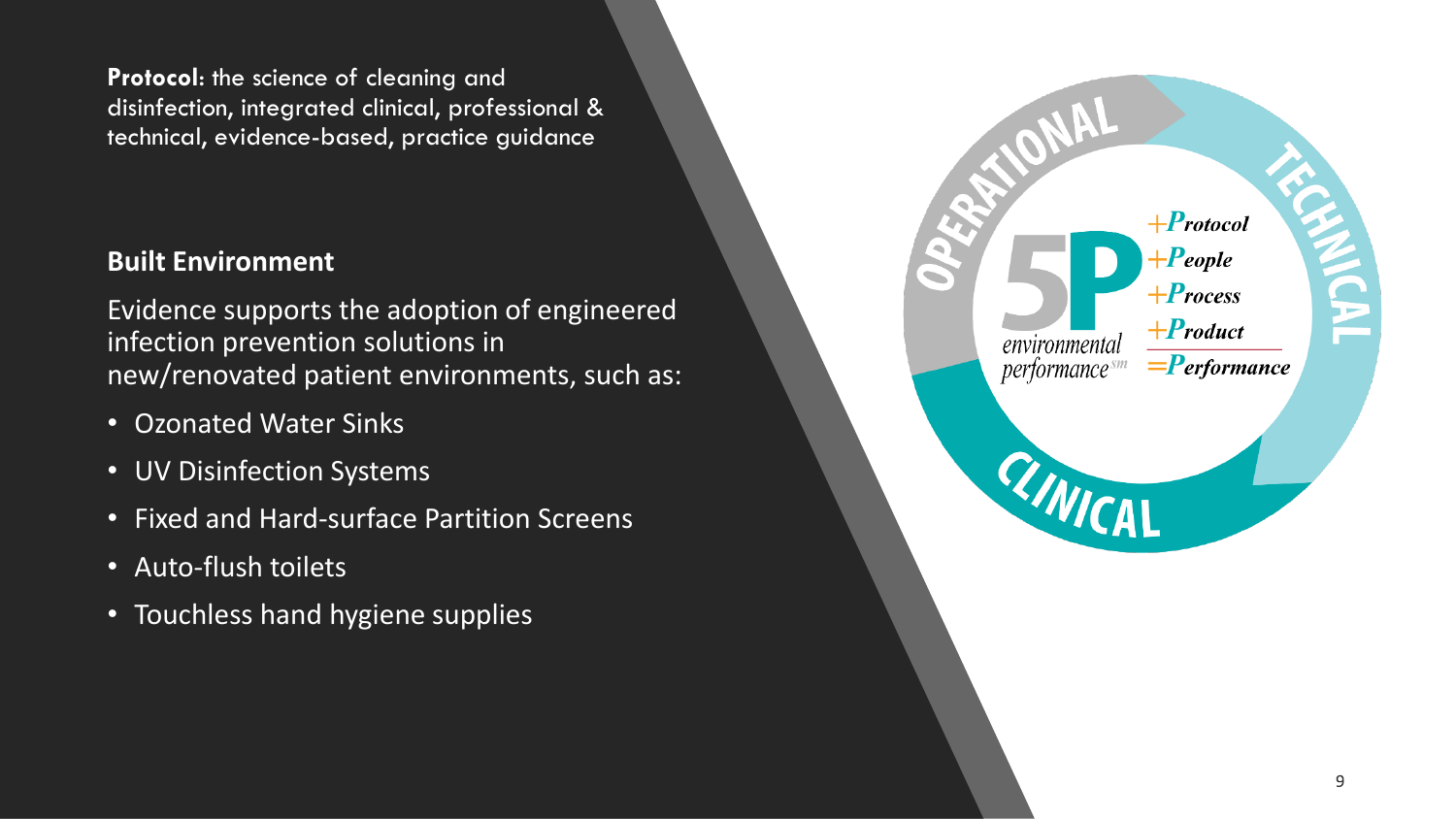**People**: motivated and independent thinking workforce, competent & engaged human resources, organized and aligned to safety

Facilities are becoming more of a community hub, with higher expectations for a pleasant and accommodating environment

- Aesthetic design features that require a higher level of cleaning frequency to maintain the positive public impression
- Increase selection of surfaces that are unable to stand up to the rigours of commercial cleaning practices
- Greater use of public areas for consumer food & beverage and general retail
- Expanded use of clinical areas in after-hour periods
- Increasing application of precautionary Isolation controls having a significant workload on Environmental Services
- EVS leaders need data to ensure that have enough resources to perform their work effectively; including: the **volume of 'Patient-days' and 'Terminal Cleans' for 'Additional (Isolation) Precautions**' – IPAC is well-positioned to help EVS with this information

| $\overline{\phantom{a}}$ |                                            | $+$ Protocol<br>$+$ <b>P</b> eople<br>$+$ Process<br>$+$ <b>P</b> roduct |  |
|--------------------------|--------------------------------------------|--------------------------------------------------------------------------|--|
|                          | environmental<br>performance <sup>sm</sup> | $=$ <b>P</b> erformance                                                  |  |
|                          | RINICAL                                    |                                                                          |  |
|                          |                                            |                                                                          |  |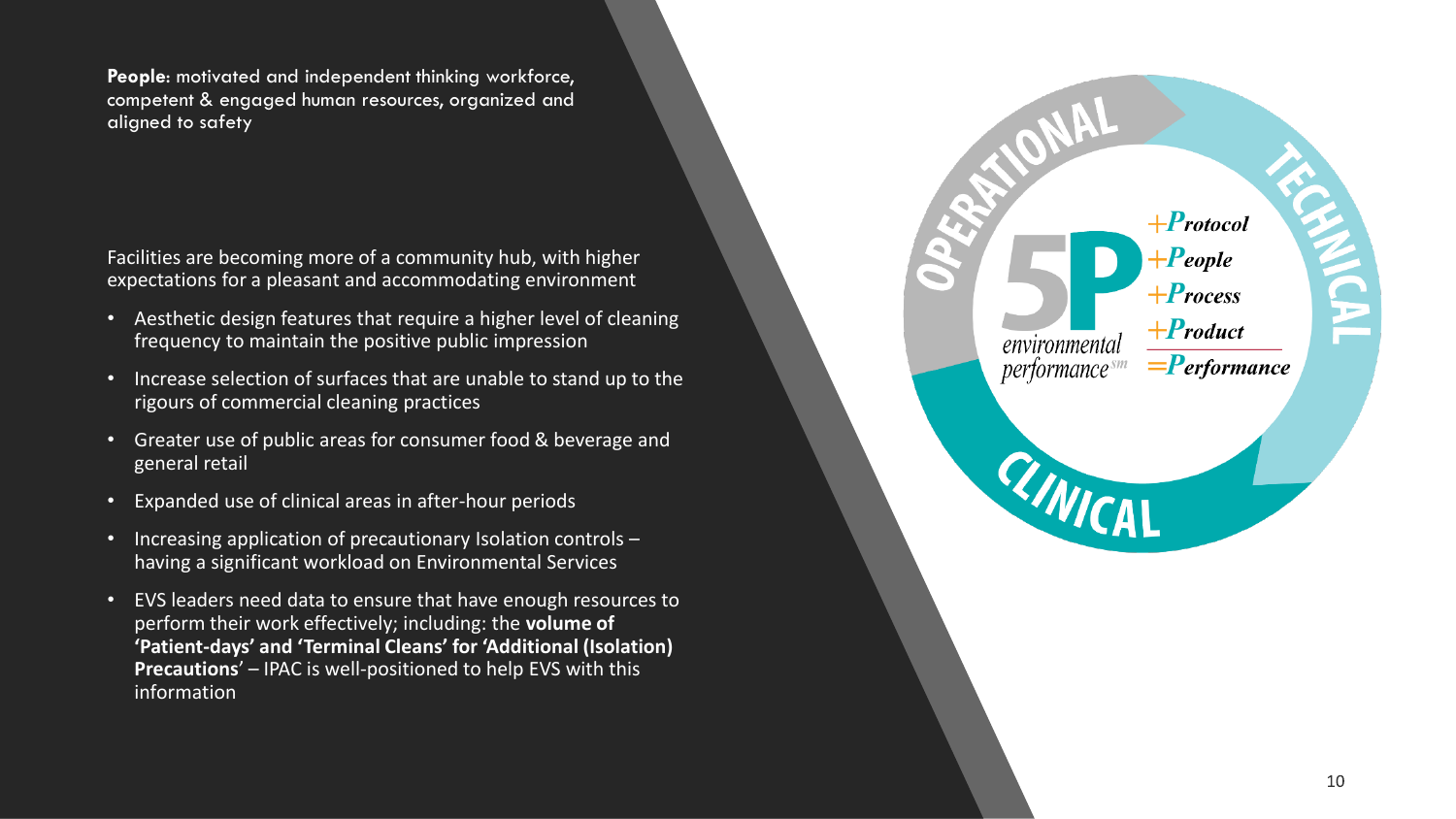**Process:** scalable & replicable output consistent execution of standard work, effectively integrated with clinical practice.

Purchasing decisions for furniture & equipment fail to take into account the requirements for cleaning and disinfection

- Mobile electronics
- LED digital display & touch screens
- Soft surfaces (pillows/bed/stretcher mattresses)
- Bed-side furniture
- No-finish flooring substrates
- Aged PVC furniture & equipment

|                                            | $+$ Protocol<br>$+$ <b>P</b> eople<br>$+$ Process |  |
|--------------------------------------------|---------------------------------------------------|--|
| environmental<br>performance <sup>sm</sup> | $+$ <b>P</b> roduct<br>$=$ <b>P</b> erformance    |  |
| RINICAL                                    |                                                   |  |
|                                            |                                                   |  |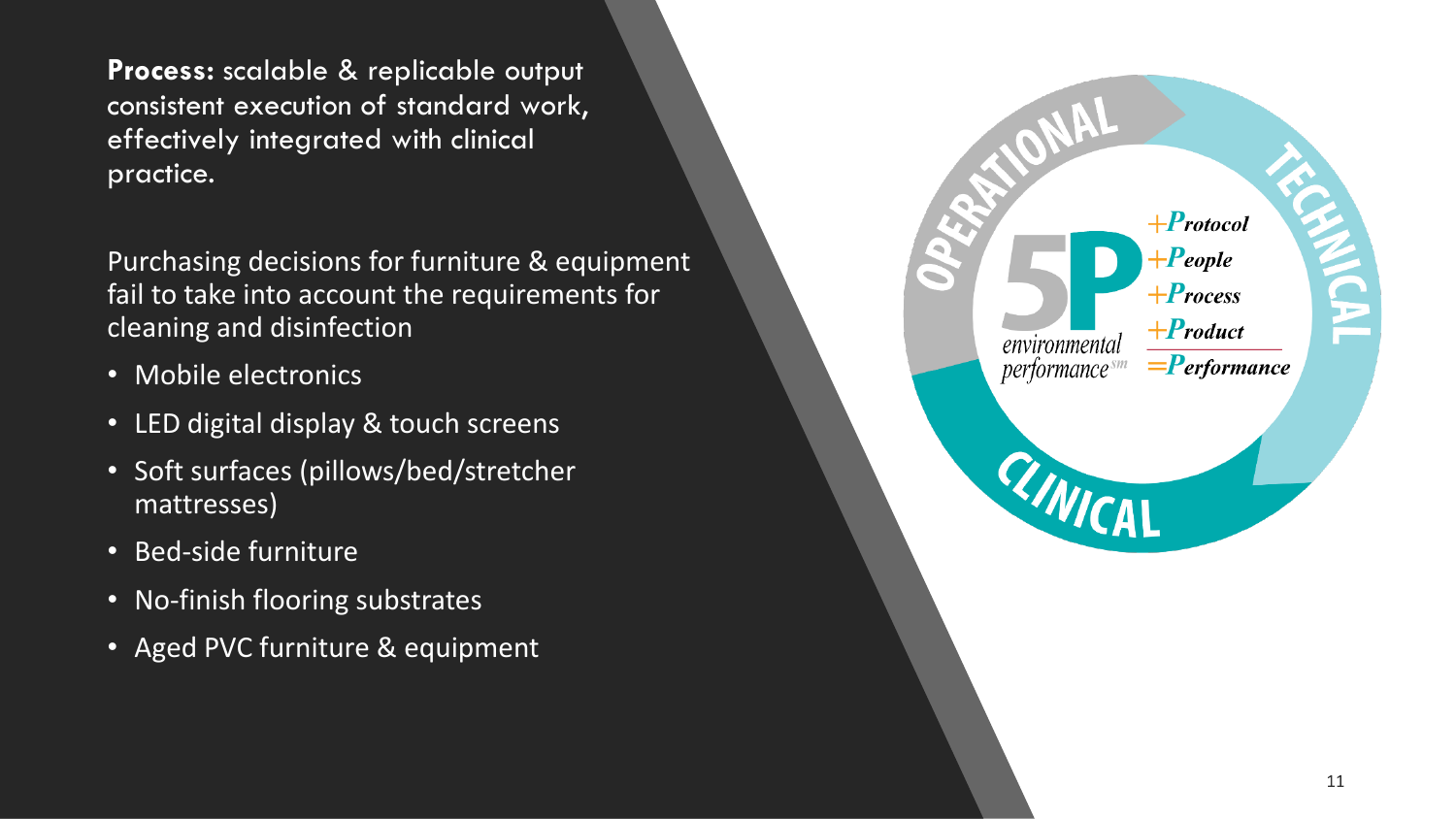**Product:** products, equipment, systems strategic & effective utilization of hygiene technology enablers

Expanded use of disposable surface cleaning products for housekeeping & environmental services personnel

- **Surface disinfectants represent approximately 1% of the operating budget of Environmental Services**; therefore the most important consideration should be product efficacy and safety – not price.
- Potential contradicting or conflicting disinfection chemistries
- Rigorous cleaning (i.e. removal of soil/grease/marks) is sometimes compromised for convenience and speed

Secondary disinfection technology, such as Fogging/UV/ESS, remains generally low & inconsistent.

Adoption of flat-mop floor cleaning systems is becoming common-place

Adoption of robotic floor/carpet cleaning systems is low.

| environmental                        | $+$ Protocol<br>$+$ People<br>$+$ Process<br>$+$ Product |  |
|--------------------------------------|----------------------------------------------------------|--|
| performance <sup>sm</sup><br>RINICAL | $=$ <b>P</b> erformance                                  |  |
|                                      |                                                          |  |
|                                      |                                                          |  |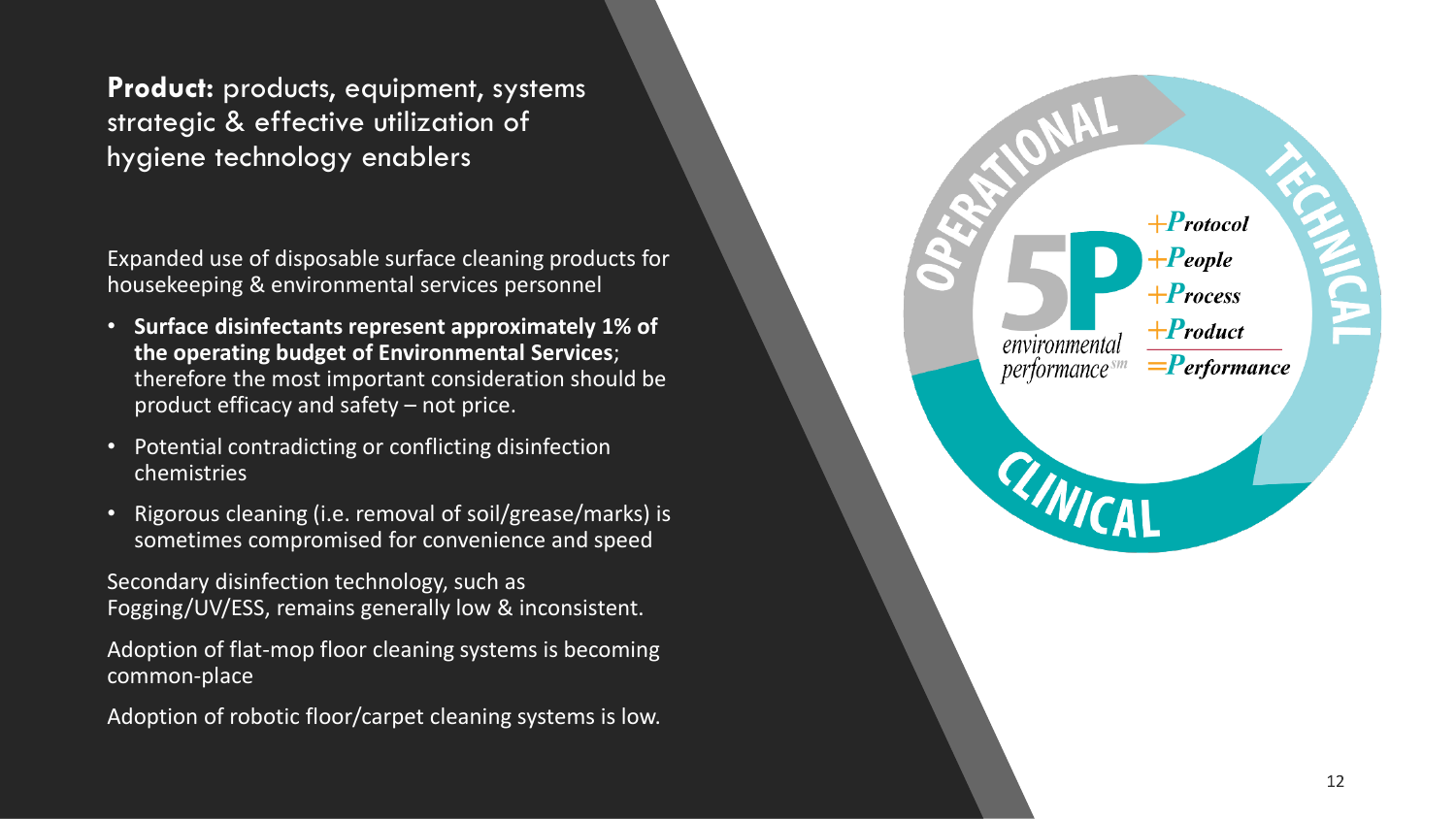**Performance:** what "good" looks like, continuous improvement informed by measurable key performance indicators

Measurement of environmental hygiene program performance has struggled to keep pace with modernization of patient, resident, and guest expectations

- The cause-effect impact on clinical outcomes remains theoretical – anecdotal
	- Difficult to quantify the return (clinical benefit) on investment for investment
- Provincial benchmarking of overall cost fail to address critical variations in service scope, building condition and layout, clinical activity levels
- Measurement of surface hygiene remains is prone to the interpretation of the auditor
	- There is no industry-accepted standard of environmental hygiene outcomes

| $\sum_{i=1}^{n}$<br>$\overline{\phantom{0}}$<br>environmental<br>performance <sup>sm</sup> | $+$ Protocol<br>$+$ People<br>$+$ Process<br>$+$ <b>P</b> roduct<br>$=$ <b>P</b> erformance |
|--------------------------------------------------------------------------------------------|---------------------------------------------------------------------------------------------|
| RINICAL                                                                                    |                                                                                             |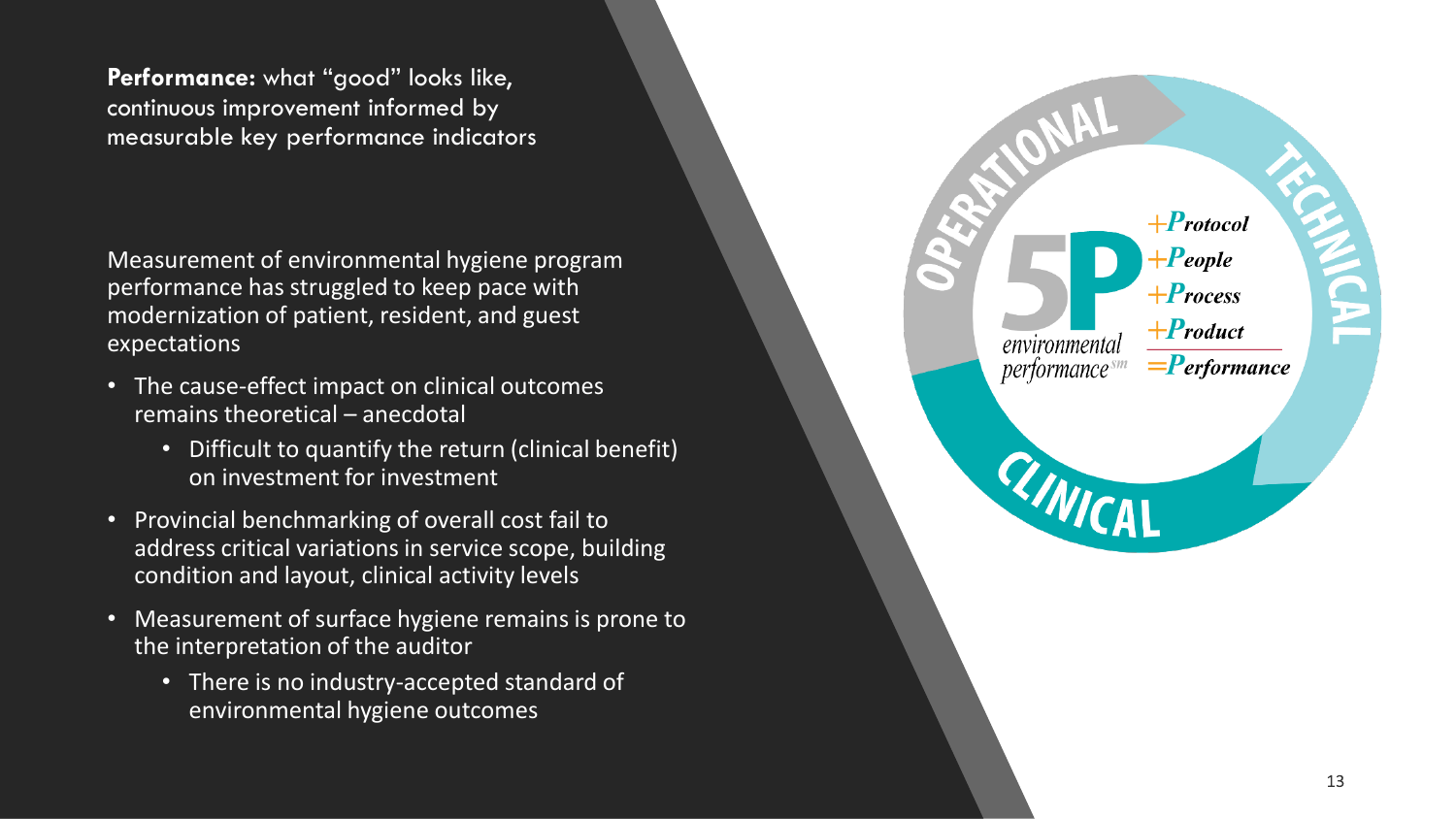

### **COVID-19**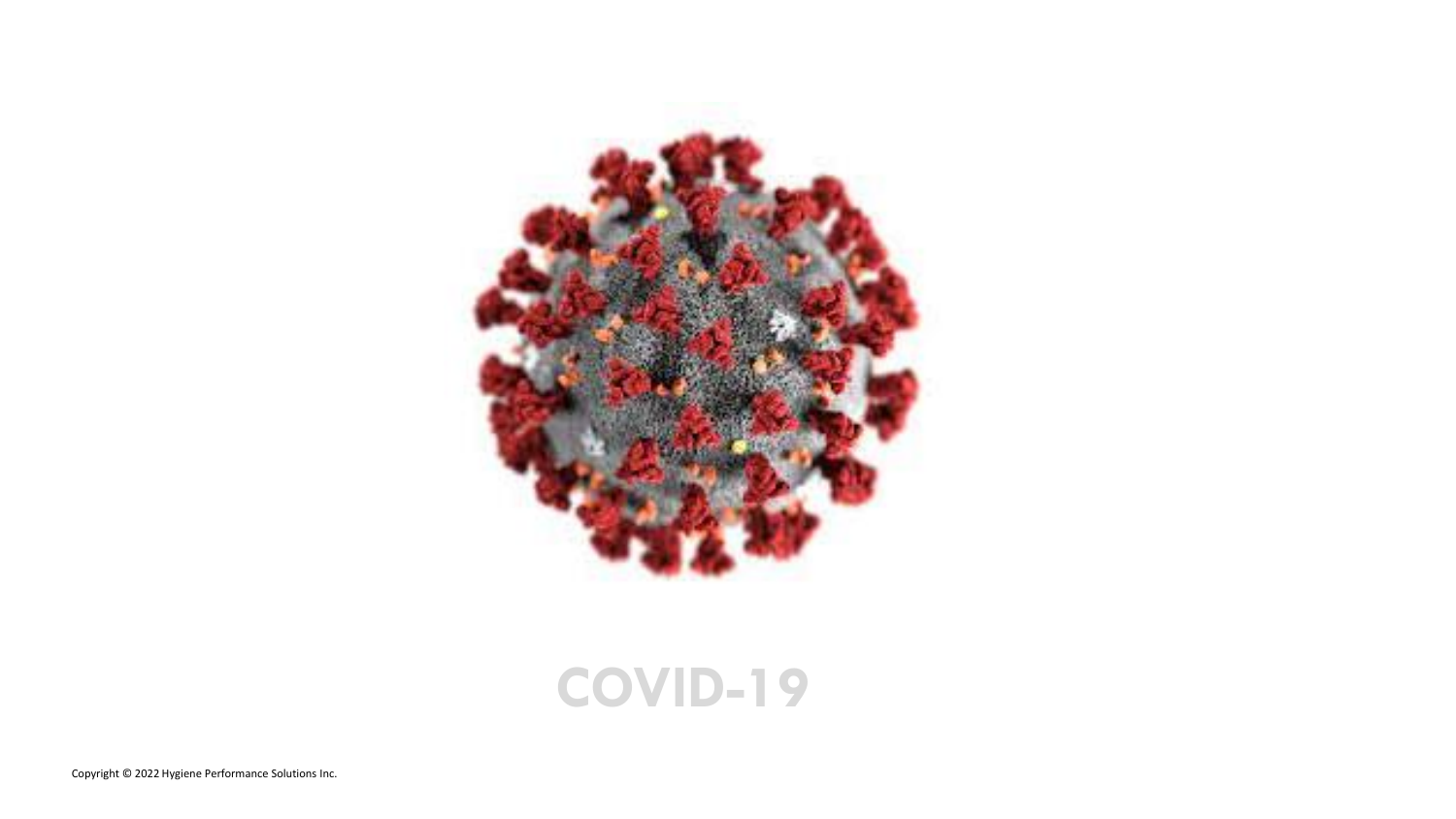**COVID-19** The pandemic has demonstrated the contribution cleaning & disinfection makes to patient-resident and workplace safety. Environmental Services personnel are on the frontline of the national response.

| <b>Protocol</b>                                                                                                          | Cleaning & disinfection protocols<br>are generally consistent with<br>other transmission-based<br>precautions | Enhanced (consistent)<br>frequencies for cleaning and<br>disinfection of high-touch<br>surfaces                                                                                                | <b>People</b>                                                                                                                                                                                           | Ability to staff up so as to deliver<br>the required protocols has been<br>the biggest challenge; staff<br>shortages, use of temp or third-<br>party agencies have been<br>common-place |
|--------------------------------------------------------------------------------------------------------------------------|---------------------------------------------------------------------------------------------------------------|------------------------------------------------------------------------------------------------------------------------------------------------------------------------------------------------|---------------------------------------------------------------------------------------------------------------------------------------------------------------------------------------------------------|-----------------------------------------------------------------------------------------------------------------------------------------------------------------------------------------|
| Supervision levels have been<br>inadequate to keep pace with<br>rapidly changing conditions and<br>response requirements | <b>Process</b>                                                                                                | Methods to train new staff in<br>proper cleaning & disinfection<br>skills have proven to be<br>inadequate                                                                                      | Increases in clinical activity levels<br>and changes in care practices<br>(often at short notice) have<br>increased the workload and<br>requirements of Housekeeping /<br><b>Environmental Services</b> | The expansive use of full PPE for<br>cleaning, particularly outside<br>patient care unit and in senior<br>living, has been challenging                                                  |
| <b>Product</b>                                                                                                           | Hospital-grade surface<br>disinfectants are effective for<br>primary cleaning & disinfection                  | Use of secondary disinfection<br>technologies is generally not<br>indicated; however, they have<br>been used in situations where<br>primary cleaning and disinfection<br>have been compromised | <b>Performance</b>                                                                                                                                                                                      | The use of checklists and audits to<br>confirm essential achievement of<br>tasks and outcomes has been<br>inconsistent                                                                  |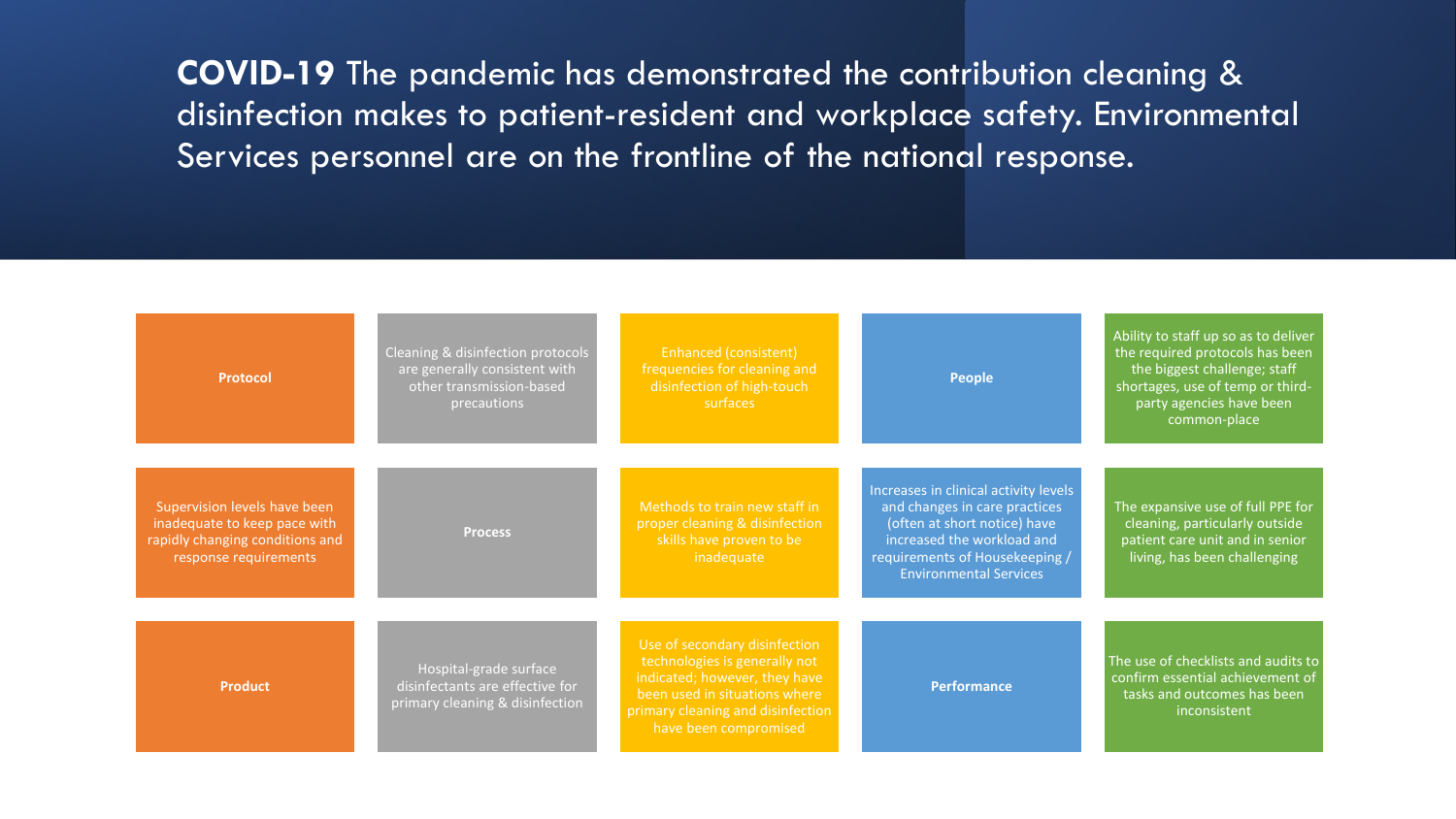*The Covid-19 Pandemic had a detrimental impact on Environmental Services performance.*

- Workplace safety measures and the general workplace strain resulted in accelerated staff turnover, which, coupled with the need for more resources to maintain services, resulted in a challenge to ensure new hires were adequately trained and competent to face the challenge.
- Using traditional skills training and job orientation methods, Environmental Services teams were stretched beyond their ability to ensure a qualified and experienced team of care-support staff.
- Novel approaches to skills training, and job orientation were introduced on onthe-fly to streamline learning and accelerate knowledge transfer.

*As communal living operations transition to 'the new normal' what innovative methods can transition forward, and how can we address legacy knowledge GAPS are addressed?*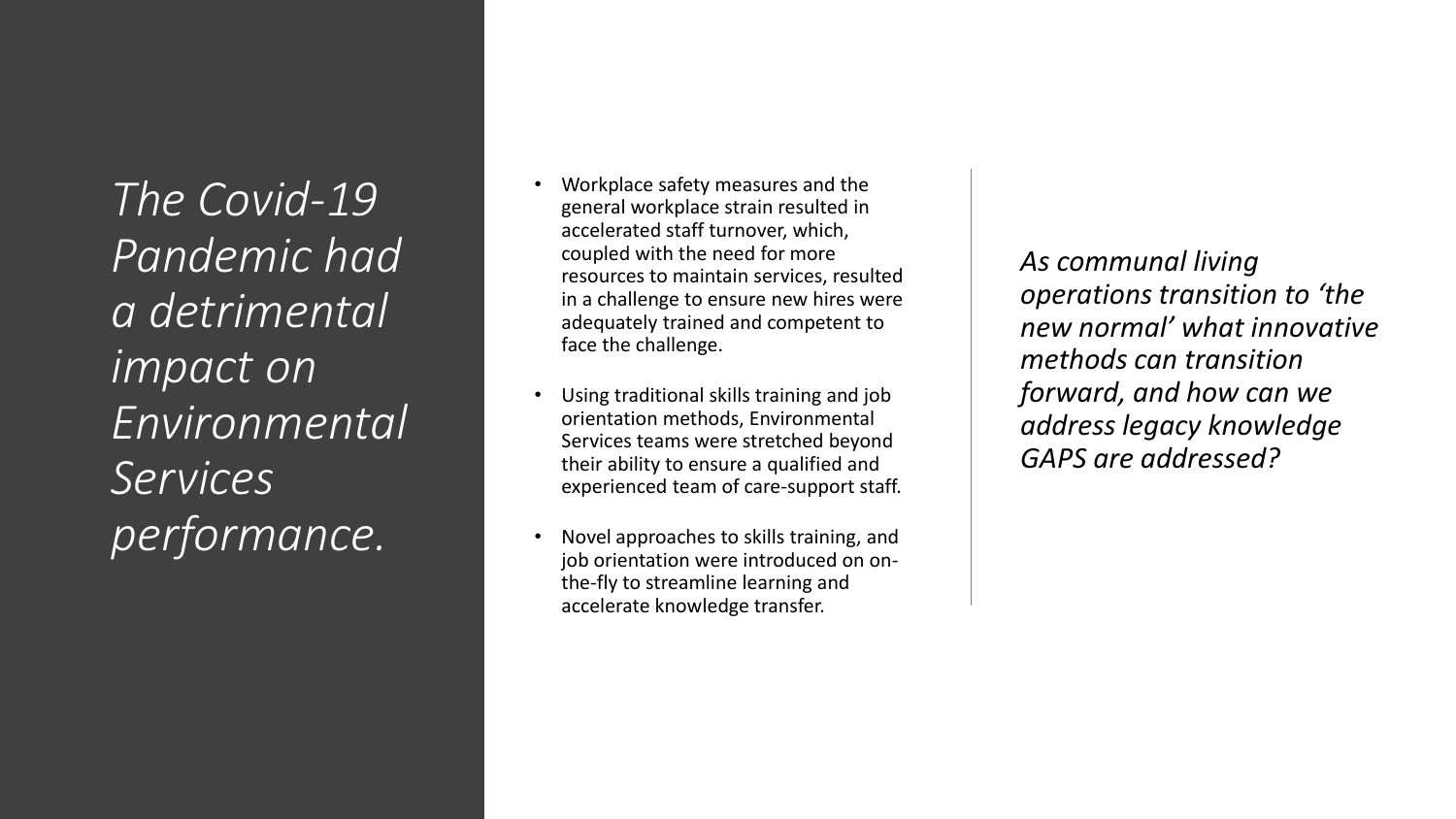# *For many, the situation was dire…*

The Covid-19 Pandemic has had an unprecedented impact on the operation of senior living facilities.

The nature of senior communal living and traditional care models were compromised by implementing stringent measures to prevent infection between residents and between staff and residents.

Efforts to avoid potential transmission from the community to residents placed a further burden on staffing levels.

Like Nurses and Personal Support Workers, Environmental Services teams faced the challenge of enhancing infection prevention & control measures, maintaining a sense of personalized hospitality and home-like comfort while dealing with unprecedented strains on staffing levels.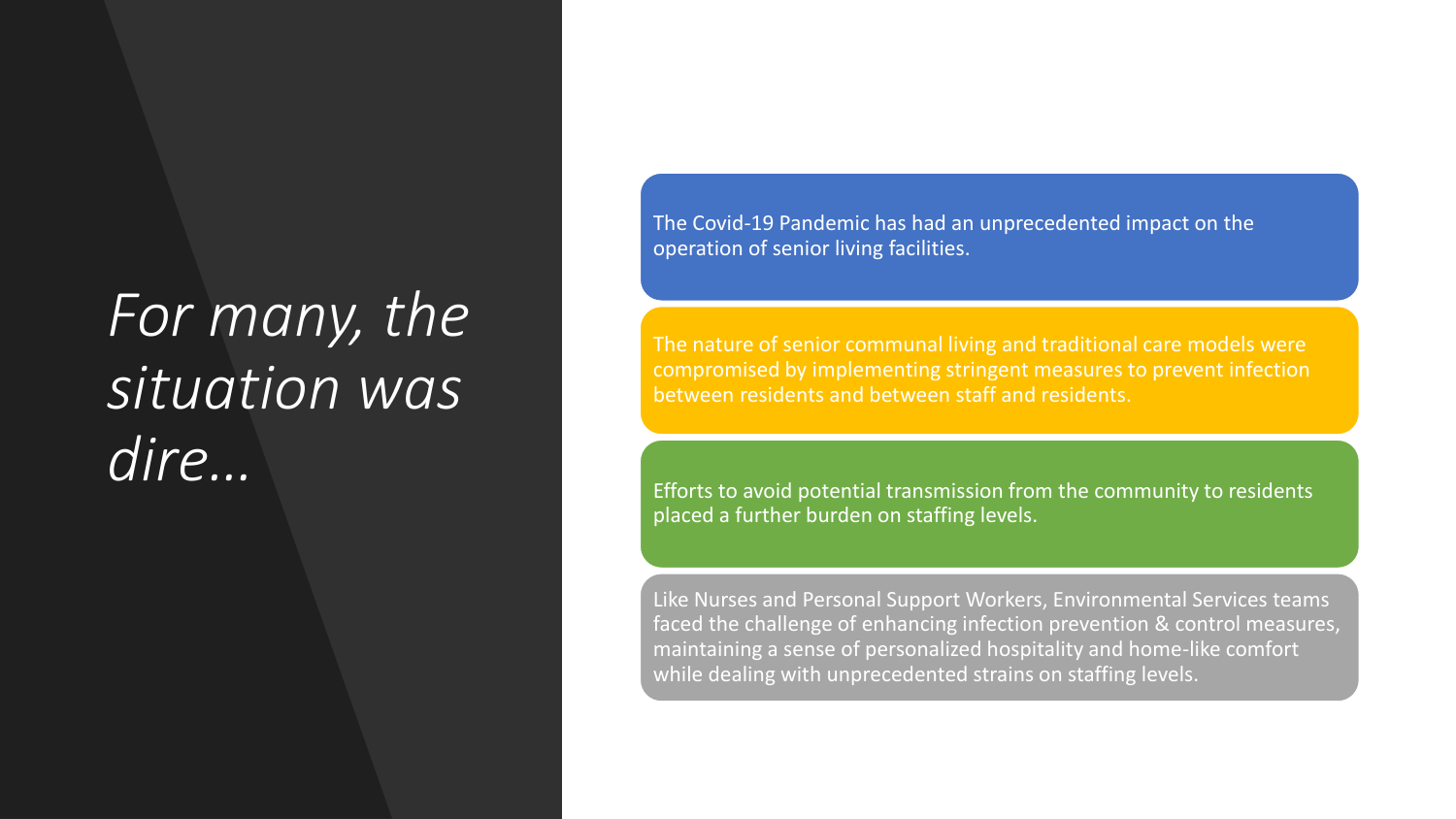## *What do the Experts Say?*

#### **LTC inquiries have many common recommendations**

There have been several formal investigations and public inquiries specific to COVID-19 across the country to reduce the risk of infection, outbreaks and deaths in LTC homes. Although investigations are still in progress at the time of writing, common recommendations to date (as of February 15, 2021) include the following:

- Increase staffing levels and retention programs for nurses and personal support workers.
- Implement mandatory infection control practices, including staff training and a designated infection prevention and control lead in each home.
- Increase accountability at all levels of staff within each home and system-wide; and improve home inspection and enforcement processes.
- Ensure timely access to physician and specialist care, and **augment housekeeping staff** and designated family caregivers.
- Provide access to PPE and training and the necessary supplies required to create a safe work environment.
- Clarify and coordinate communication across all parts of the system.
- Implement a specific crisis plan for outbreaks, including a disaster/emergency response Team and rapid testing and contact tracing strategies.
- Reduce crowding or occupancy to prevent the spread of infection and adapt spaces to isolate sick patients.





The Impact of COVID-19 on Long-Term Care in Canada Focus on the First 6 Months

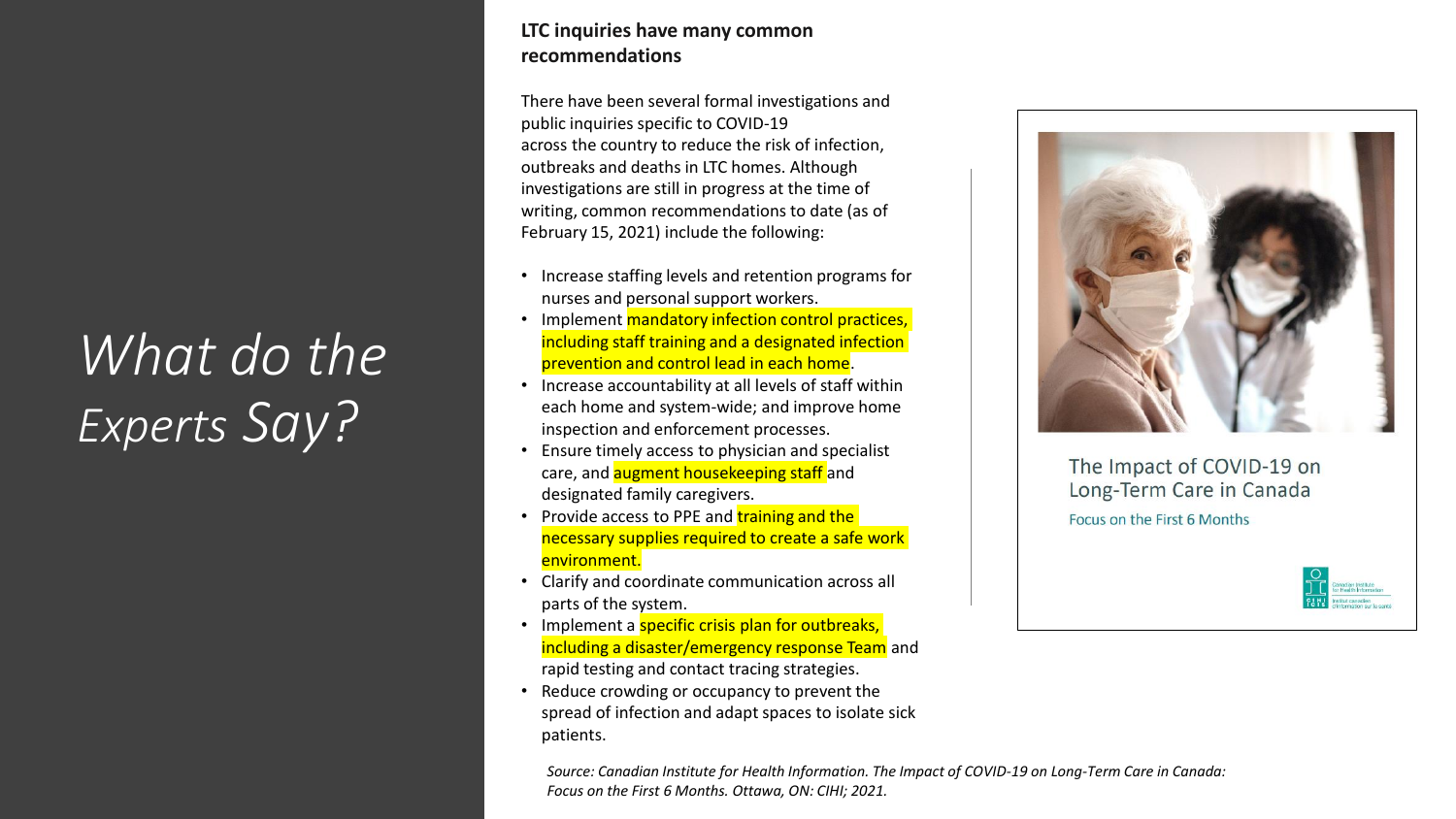# *The Condition Demanded Innovation….*

- Environmental Services Associates (ESA) are on the frontline of Resident hospitality, satisfaction, and safety. Additionally, ESAs play a significant role in providing an environment that enables clinical and direct care staff to deliver their services safely and efficiently.
- Despite this central role in the organization, ESA's are only a few job categories that can be hired without prior skills training or competency certification. The burden of ensuring proper training lies solely on the hiring organization.
- Many senior living environments have limited resources to provide the training necessary to keep pace with large-scale onboarding. However, the literature has been clear that resident outcomes, health, safety, and satisfaction are most ably achieved through a well-trained and highly competent workforce.
- GOV directives for enhanced infection prevention and control measures and accountabilities will require more effective and efficient ways to ensure knowledge transfer to the frontline.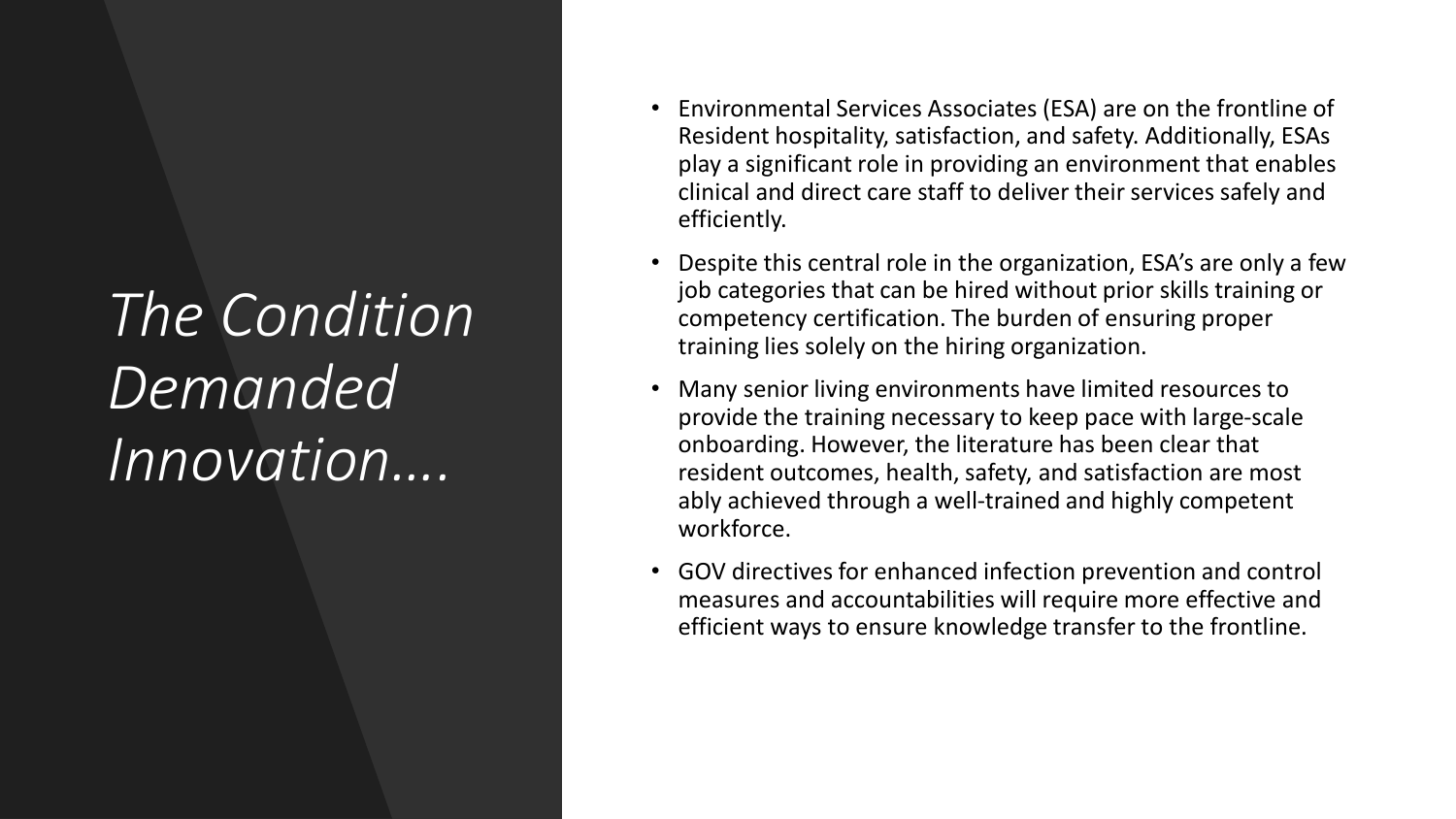

# *Stories from the Field*

### Case Examples

- EVS Leadership was absent from the facility; without a skilled backup resource, and
- EVS Leadership was called upon to supervise more services than the traditional scope
- EVS Staff shortages meant using outside help to provide basic cleaning and disinfection services, and
- EVS Staff were used to augment GAPs with Personal Support Workers for non-direct care functions; including bed-making, clothing, supply distribution, and staff assisted with room-based meal monitoring, resident monitoring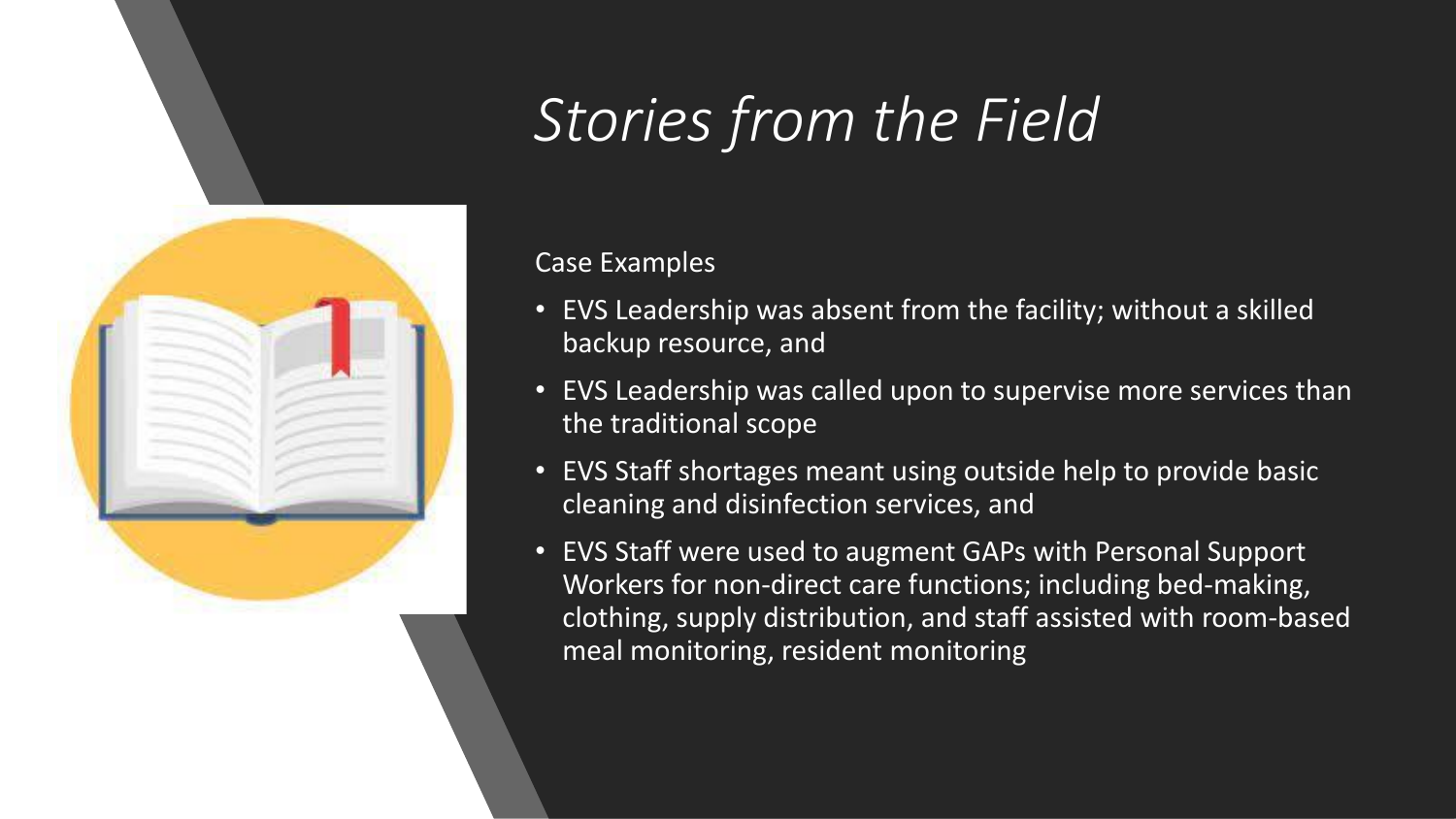

# Leading Practice Innovation

- Leverage capabilities from within
- Seek novel Partnerships
- Get help from Non-Traditional sources
- Reimagine Work Organization models
- Leverage Technology to Close the performance GAP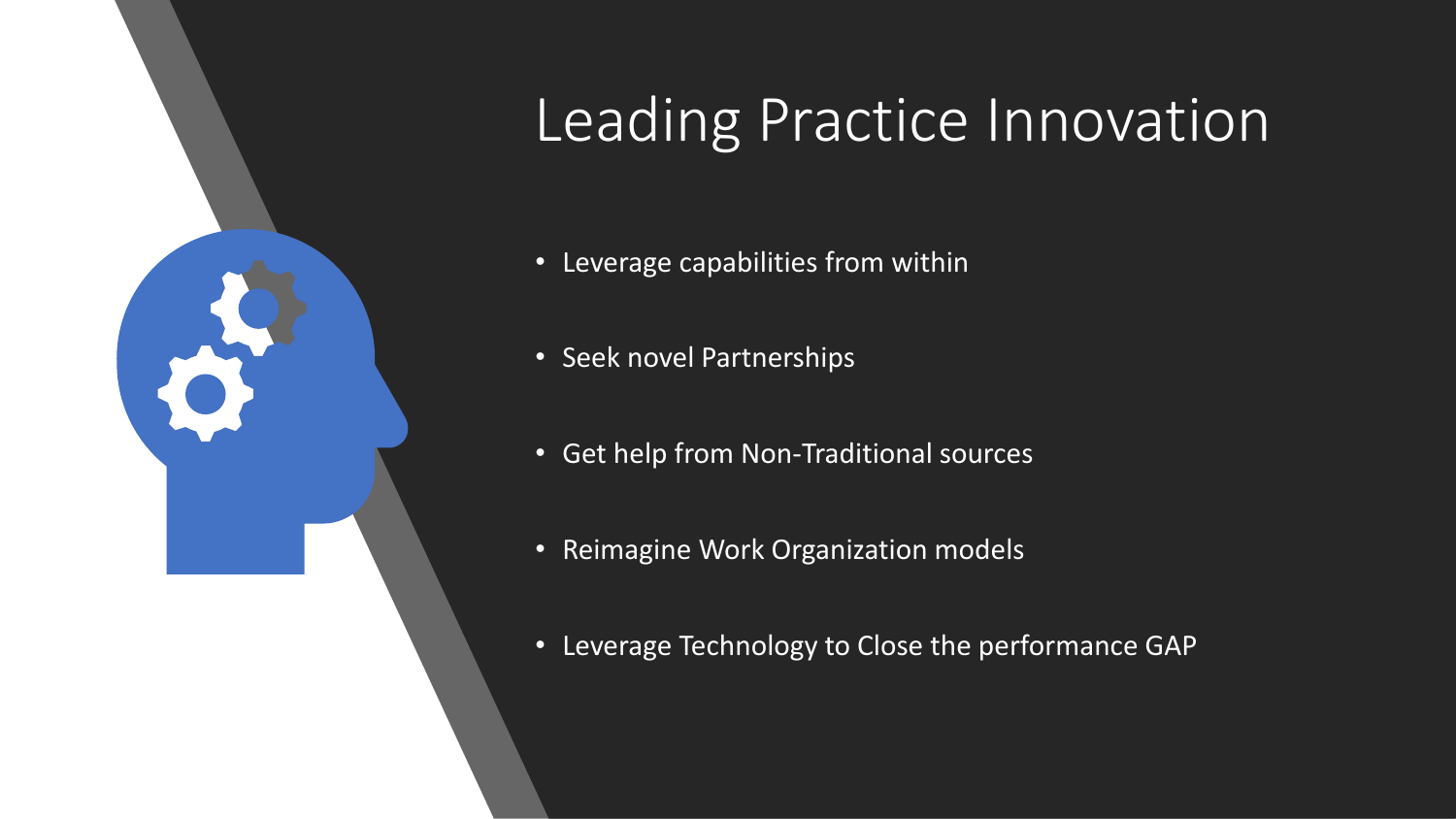## Where to Get Help?